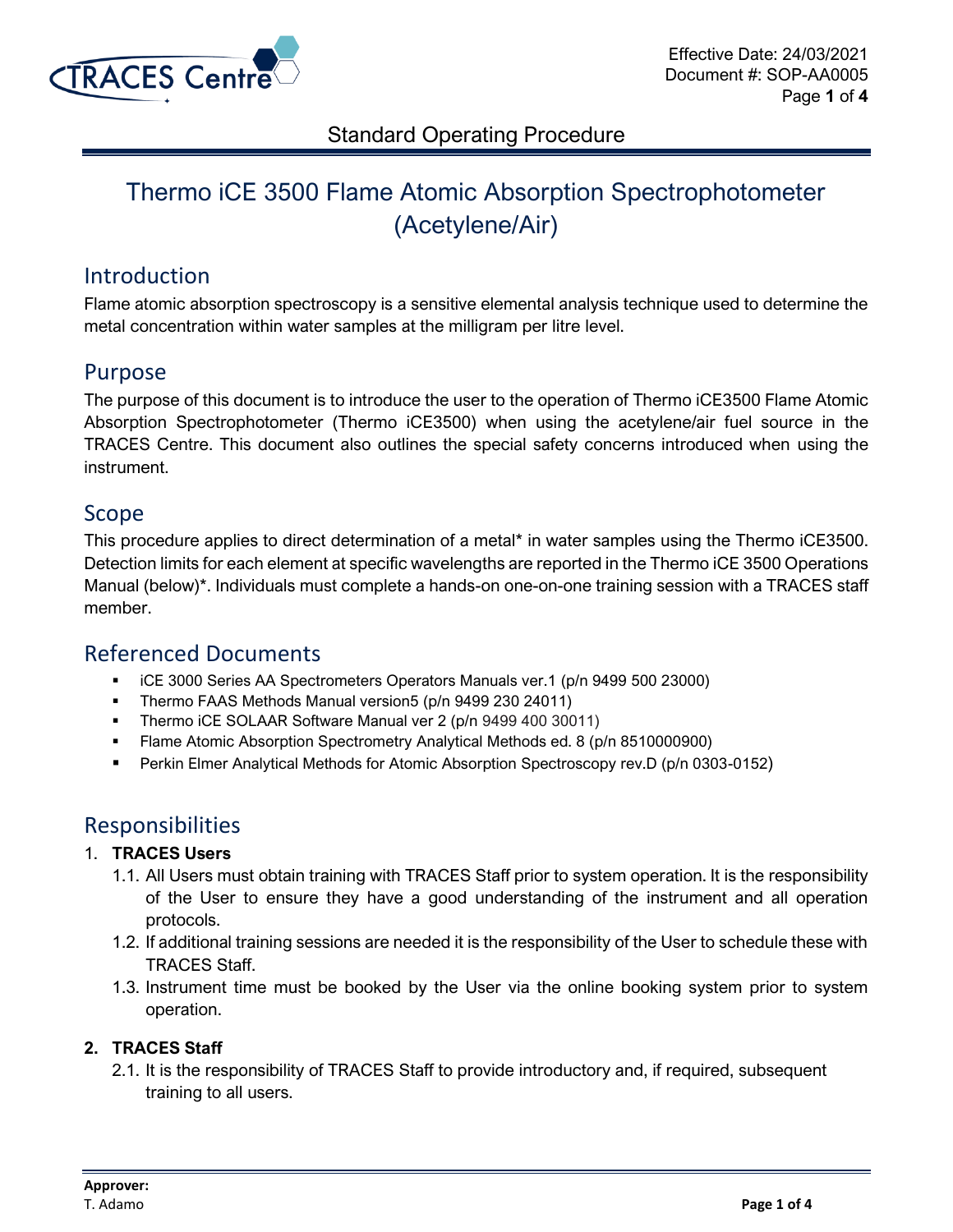

### Equipment

- **•** Thermo iCE 3500 FAAS
	- .1. AA Grade Acetylene
	- .2. Zero Air
- **Type 1 (18.2MOhms) Deionzed Water**

# Safety

### **IMPORTANT:**

You will be using the Thermo Scientific iCE 3500 spectrometer equipped with an air-acetylene flame  $\sim$ 2300 °C.

- Approach the instrument with caution  $-$  the flame is very hot!
- Do not open the flame door, this should remain closed for the duration of the experiment
- If at any point you have questions or concerns consult with the TRACES Staff
- **Flame must never remain unattended**
- Seek assistance from TRACES Staff if you have any concerns

## Initial Setup

- 1. Turn on the acetylene. Check to see that MORE than **500 kPa** is remaining in the cylinder. If you expect a long run time contact the TRACES Lab Manger
	- a. Do not touch the regulators; they have been set for you
		- i. Ensure the gas pressures entering the FAAS are set to the values below
			- 1. Acetylene: 10 psi
			- 2. Air :30 psi
- 2. Remove the burner unit and fill with water
	- a. Fill till water is visibly trickling down the waste tubing
	- b. Check the waste container to ensure it is at least **¾** empty
- 3. Startup the Solaar software located on the desktop
	- a. Username: Solaar
- 4. Ignite the flame (button should be flashing)
	- a. Allow the flame to warm up for 5 min



- 5. Click on the lamp icon
	- a. ID the lamp of choice and click the 'Off' button to 'On'
	- b. Non-Thermo lamps MUST be manually configured. Please ensure that the correct amperage is applied or damage to the lamp and instrument is inevitable. \*
	- c. Allow 15-20 minutes of warm up time

## Method Setup

- 6. Load/New Method window is chosen (Found under **Edit**)
	- a. New method: set the parameters

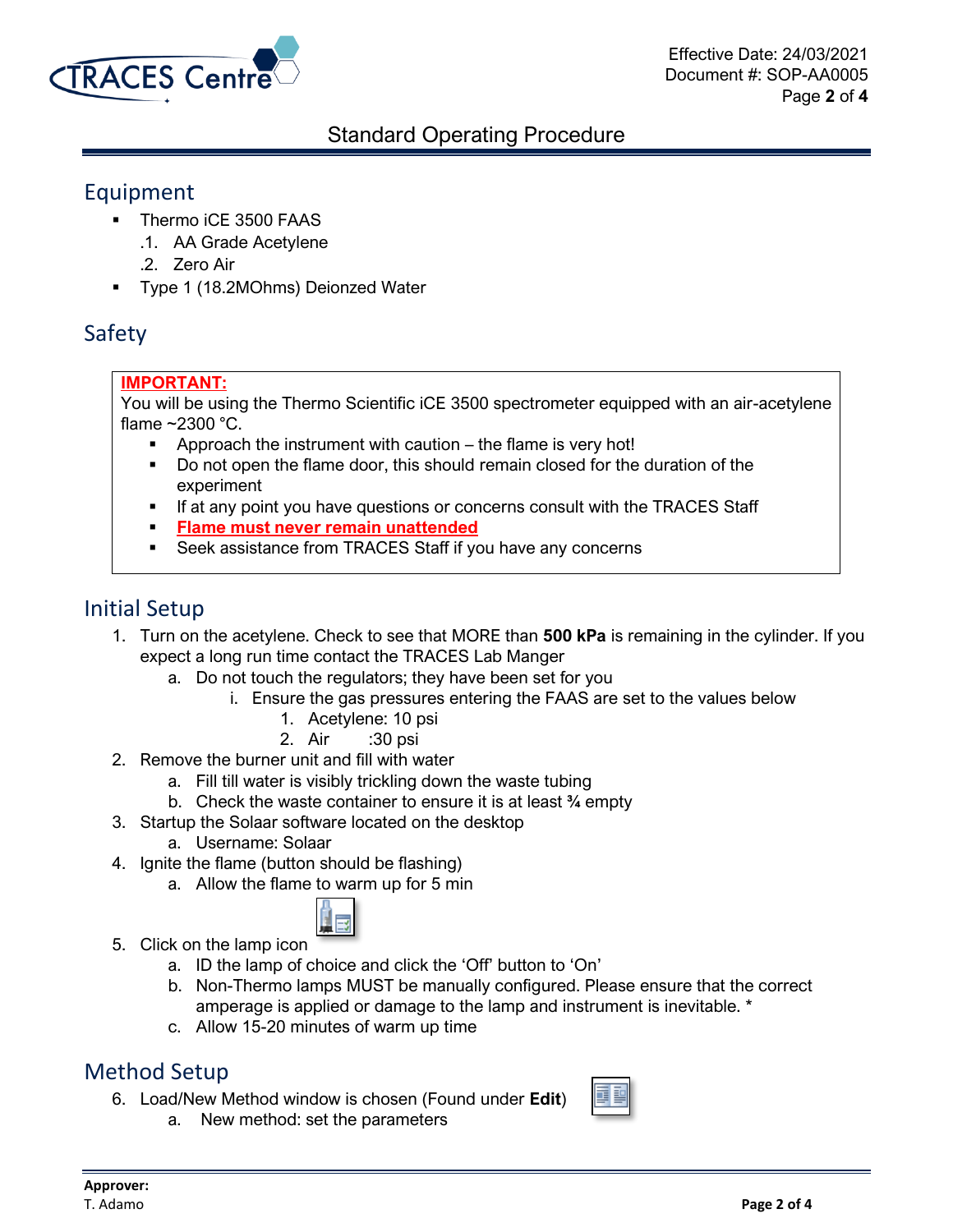

- i. Technique: Flame
- ii. Element of interest and mode of operation under the 'General' tab\*
- iii. 'Sequence' tab
	- 1. Setup the appropriate sequence that matches your method
	- 2. Ensure the standards are measured first
- iv. 'Spectrometer' tab
	- 1. D2 Quadline :On/Off
	- 2. Cook Book illustrates default values and reference guide to interferences and quantitative limitation for specific AB lines
	- 3. Wavelength of interest selected
- v. 'Flame' tab :
	- 1. Unless otherwise noted use the default values set by Cook Book
		- a. Gas Flows, Nebulizer Flow, Burner height
- vi. 'Calibration' tab:
	- 1. Calibration Model: Choose from the following selection:
		- a. Linear (select in most cases)
		- b. Segmented
		- c. Quadratic
	- 2. Standard Stock Concentrations
	- 3. Units of measure
- b. Load method: review the parameters
	- i. Adjust accordingly
	- ii. ENSURE that the SEQUENCE and CALIBRATION tabs are correctly set
- c. Save Method using a new name with the element as an identifier (i.e. Tony Zn 2020.m)

### Instrument Setup

- 7. Click on 'Flame Setup'
	- a. Unless otherwise noted use the default values set by Cook Book
- 8. Click on 'Optics Setup'
	- a. Wait till all Optics Parameters
	- b. Wavelength should be appropriately set
	- c. Absorbance should read zero
- 9. Auto zero the spectrometer
	- a. If the absorbance does not read zero
	- b. This can be done during long wait periods between analysis
- 10. Manually setup the optics (if necessary)
	- a. The primary line is chosen from the Cook Book, alter if need be.
	- b. Use a typical test solution (i.e middle standard) to test flame and optics selections
	- c. Check to maximize the absorbance value
		- i. Align the Burner Laterally
		- ii. Align the Burner Rotationally (Do not wear gloves or loose clothing, roll up your sleeves)
		- iii. Align the Impact Bead position
			- 1. You may need to play with this to maximize the signal